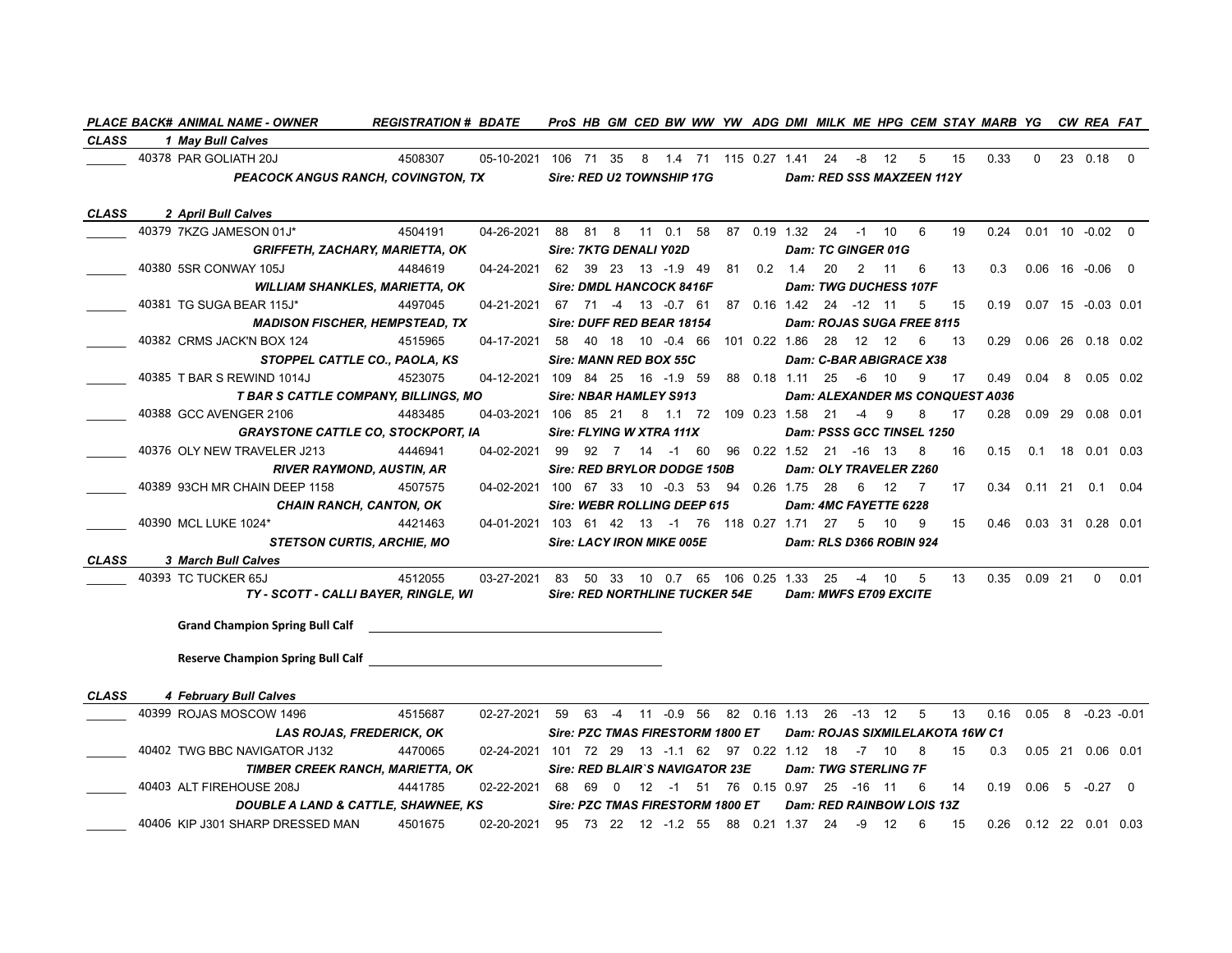|              | <b>WALLACE, KIP, EMERALD, WI</b>                                                                                                                                  | Sire: RED DKF RACER 8E                  |                                                        | Dam: DAMAR MIMI W085 C237                                       |                            |  |                        |  |  |  |  |  |  |
|--------------|-------------------------------------------------------------------------------------------------------------------------------------------------------------------|-----------------------------------------|--------------------------------------------------------|-----------------------------------------------------------------|----------------------------|--|------------------------|--|--|--|--|--|--|
|              | 40409 CDCR FINAL SHOT J691<br>4449975                                                                                                                             |                                         | 02-11-2021 134 82 53 15 -1.9 63 103 0.26 1.68 22 -9 13 | - 9<br>15                                                       | 0.45  0.13  40  0.23  0.03 |  |                        |  |  |  |  |  |  |
|              | DIAMOND C OKLAHOMA, BIG CABIN, OK                                                                                                                                 | <b>Sire: COLLIER FINAL SHOT R896</b>    |                                                        | Dam: COLLIER AMY B403                                           |                            |  |                        |  |  |  |  |  |  |
|              | <b>COLLIER DIAMOND C RANCH, STEPHENVILLE, TX</b>                                                                                                                  |                                         |                                                        |                                                                 |                            |  |                        |  |  |  |  |  |  |
|              | 40401 TWG RED BLOOD J113<br>02-10-2021<br>4470039                                                                                                                 | 99                                      |                                                        | 67 32 14 -2.3 51 80 0.18 1.37 27 -5 10 7<br>16                  | $0.42$ 0.04 18 0.02 0      |  |                        |  |  |  |  |  |  |
|              | TIMBER CREEK RANCH, MARIETTA, OK                                                                                                                                  | Sire: DUFF RED BLOOD 18114              |                                                        | Dam: BCRR LARKOBA 5101C                                         |                            |  |                        |  |  |  |  |  |  |
|              | 40410 111KF JAGGER W168 J62D<br>4448495                                                                                                                           |                                         | 02-05-2021 74 48 26 12 -0.5 62 100 0.24 1.78 24 13 13  | - 8<br>- 14                                                     | 0.29                       |  | 0.08 28 0.18 0.02      |  |  |  |  |  |  |
|              | <b>KOIVISTO FARMS, CROMWELL, MN</b>                                                                                                                               | Sire: MANN RED BOX 55C                  |                                                        | Dam: DAMAR OH BABY W168                                         |                            |  |                        |  |  |  |  |  |  |
| <b>CLASS</b> | 5 January Bull Calves                                                                                                                                             |                                         |                                                        |                                                                 |                            |  |                        |  |  |  |  |  |  |
|              | 40413 BKA MR SANCHO 134J*<br>4422583                                                                                                                              |                                         | 01-28-2021 71 43 28 14 -1.4 56 90 0.21 1.28 22 -5      | - 9<br>$\overline{7}$<br>12                                     | 0.29<br>0.1                |  | 23 0.04 0.02           |  |  |  |  |  |  |
|              | <b>BARRETT K ALLEN, ARDMORE, OK</b>                                                                                                                               | <b>Sire: CTRH GUNMETAL 1910</b>         |                                                        | <b>Dam: BR MISS SHARK 12E</b>                                   |                            |  |                        |  |  |  |  |  |  |
|              | 4430945<br>40414 KDS RED BARON 111                                                                                                                                |                                         | 01-26-2021 118 63 54 13 -2.4 69 114 0.28 2.02 26       | 7 15<br>10<br>13                                                | 0.5                        |  | 0.04 39 0.46 0.02      |  |  |  |  |  |  |
|              | <b>S DIAMOND ANGUS, HENDERSON, NE</b>                                                                                                                             | Sire: RRA AVIATOR 507                   |                                                        | <b>Dam: KDS DEEP REDDBIRD 940</b>                               |                            |  |                        |  |  |  |  |  |  |
|              | 40415 RSFM FIRESTORM 124J<br>4449449<br>01-24-2021 79                                                                                                             | 65 14 12 -0.9 63                        | 99  0.22  1.39                                         | 27<br>$\overline{7}$<br>$-4$<br>14<br>13                        | $0.22$ 0.05 17 -0.06 0     |  |                        |  |  |  |  |  |  |
|              | <b>CAL SCHULTZ, FARIBAULT, MN</b>                                                                                                                                 | <b>Sire: PZC TMAS FIRESTORM 1800 ET</b> |                                                        | <b>Dam: FTZ 276</b>                                             |                            |  |                        |  |  |  |  |  |  |
|              | 40419 JCL FRIO 101J<br>4419347                                                                                                                                    | 01-10-2021 91 77 14 17 -1.8 58          | 84  0.16  1.48                                         | 9<br>24<br>-5<br>-8<br>17                                       | 0.2                        |  | 0.12 31 0.16 0.03      |  |  |  |  |  |  |
|              | <b>JCL RED ANGUS, LLC, WELCH, OK</b>                                                                                                                              | Sire: TWG TANGO 156D                    |                                                        | Dam: RED LAZY MC LORIN 168D                                     |                            |  |                        |  |  |  |  |  |  |
|              | 40420 ROJAS BORGOV 1493<br>4515685                                                                                                                                |                                         | 01-08-2021 71 60 11 11 -1.4 66 101 0.22 1.87 30        | $-2$ 10<br>5<br>15                                              | 0.25                       |  | 0.1 24 0.21 0.04       |  |  |  |  |  |  |
|              | LAS ROJAS, FREDERICK, OK                                                                                                                                          | Sire: WEBR MAXED OUT 627                |                                                        | Dam: ROJAS AFRICAN QUEEN 303                                    |                            |  |                        |  |  |  |  |  |  |
|              |                                                                                                                                                                   |                                         |                                                        |                                                                 |                            |  |                        |  |  |  |  |  |  |
|              | <b>Grand Champion Junior Bull Calf</b><br><u> 1989 - Johann Stein, mars an deus Amerikaansk kommunister (</u>                                                     |                                         |                                                        |                                                                 |                            |  |                        |  |  |  |  |  |  |
|              | <b>Reserve Champion Junior Bull Calf</b><br><u> 1989 - Johann Harry Harry Harry Harry Harry Harry Harry Harry Harry Harry Harry Harry Harry Harry Harry Harry</u> |                                         |                                                        |                                                                 |                            |  |                        |  |  |  |  |  |  |
|              |                                                                                                                                                                   |                                         |                                                        |                                                                 |                            |  |                        |  |  |  |  |  |  |
| <b>CLASS</b> | 6 Winter Bull Calves                                                                                                                                              |                                         |                                                        |                                                                 |                            |  |                        |  |  |  |  |  |  |
|              | 40425 TWG HELMSMAN 210H<br>4498339                                                                                                                                |                                         |                                                        | 12-21-2020 86 74 11 14 -0.1 62 97 0.22 1.27 25 -10 9<br>8<br>16 | 0.18                       |  | 0.05 16 0.08 0.02      |  |  |  |  |  |  |
|              | TIMBER CREEK RANCH, MARIETTA, OK                                                                                                                                  | Sire: RED BLAIR`S NAVIGATOR 23E         |                                                        | Dam: WCR MISS REBA DE 3210A                                     |                            |  |                        |  |  |  |  |  |  |
| <b>CLASS</b> | <b>7 Senior Bull Calves</b>                                                                                                                                       |                                         |                                                        |                                                                 |                            |  |                        |  |  |  |  |  |  |
|              | 40426 PWBW MR TAURUS 830 231H*<br>4417041<br>10-30-2020                                                                                                           | 60 43 17 11 -0.3 55                     | 83 0.18 1.14                                           | 25<br>-7 10<br>6<br>12                                          | 0.28<br>$\Omega$           |  | 12  0.08  0.01         |  |  |  |  |  |  |
|              | <b>WILKERSON, BRYNTLEE, CANTON, TX</b>                                                                                                                            | Sire: WGLS 830                          |                                                        | <b>Dam: PWBW MS LADY TAURUS</b>                                 |                            |  |                        |  |  |  |  |  |  |
|              | 40429 SFCC HOUSTON 062H*<br>4395149<br>09-01-2020 98                                                                                                              |                                         | 61 37 13 -0.6 63 104 0.26 1.34                         | 28<br>2 11<br>8<br>15                                           | 0.3                        |  | $0.03$ 24 $0.16$ 0     |  |  |  |  |  |  |
|              | <b>CARLY SHUTER, FRANKTON, IN</b>                                                                                                                                 | <b>Sire: KJHT POWER TAKE OFF</b>        |                                                        | Dam: DUEY MS LOLA 857F                                          |                            |  |                        |  |  |  |  |  |  |
|              |                                                                                                                                                                   |                                         |                                                        |                                                                 |                            |  |                        |  |  |  |  |  |  |
|              | <b>Grand Champion Fall Bull Calf</b>                                                                                                                              |                                         |                                                        |                                                                 |                            |  |                        |  |  |  |  |  |  |
|              |                                                                                                                                                                   |                                         |                                                        |                                                                 |                            |  |                        |  |  |  |  |  |  |
|              | <b>Reserve Champion Fall Bull Calf</b>                                                                                                                            |                                         |                                                        |                                                                 |                            |  |                        |  |  |  |  |  |  |
| <b>CLASS</b> | 9 Summer Yearling Bulls                                                                                                                                           |                                         |                                                        |                                                                 |                            |  |                        |  |  |  |  |  |  |
|              | 40431 MHG AUGUSTUS*<br>4343917                                                                                                                                    | 05-20-2020 91 71 20 11 -0.9 58          | 93  0.22  1.22                                         | 26<br>-6 13<br>8<br>14                                          | 0.31                       |  | $0.05$ 11 $-0.02$ 0.01 |  |  |  |  |  |  |
|              | <b>MORLEY GRIFFITH, SHAWNEE, OK</b>                                                                                                                               | Sire: 93CH MR RIGHT KIND 7706           |                                                        | Dam: TOP LINE RED PRINCESS 8120                                 |                            |  |                        |  |  |  |  |  |  |
|              | 40433 JKEY/KIP H245 PTO*<br>4407795<br>05-05-2020                                                                                                                 | 68 21 12 -0.3 55<br>89                  | 90  0.22  1.32                                         | 25<br>12<br>8<br>$\overline{1}$<br>15                           | 0.25                       |  | $0.05$ 16 $-0.02$ 0.01 |  |  |  |  |  |  |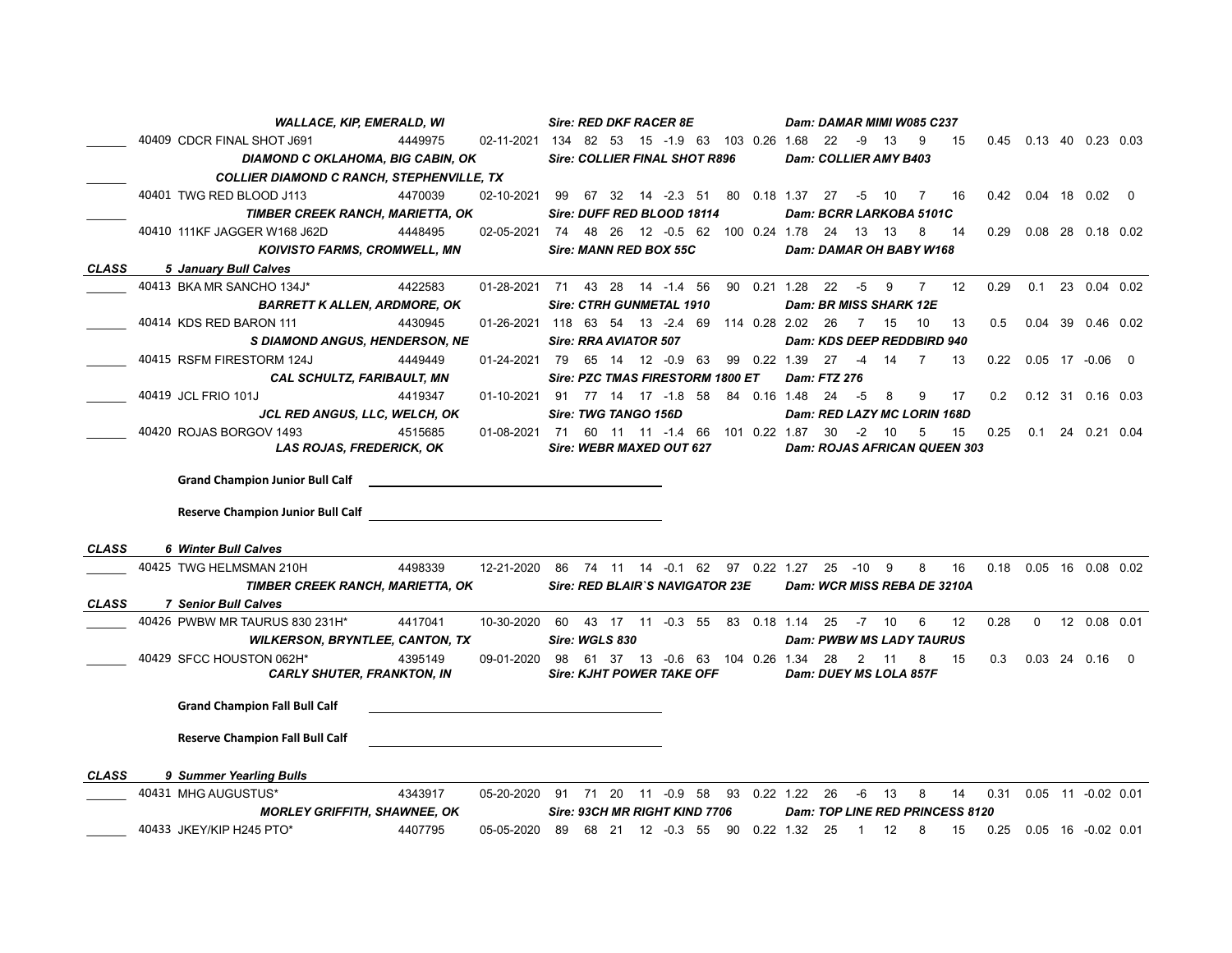|              | <b>WALLACE, KIP, EMERALD, WI</b> |                                                 |         |                               |                                  | <b>Sire: KJHT POWER TAKE OFF</b>           |  |          |    |  |             |                                | Dam: DAMAR MIMI 101W C287 |                |                              |                                 |    |               |                                   |  |                     |          |  |  |  |
|--------------|----------------------------------|-------------------------------------------------|---------|-------------------------------|----------------------------------|--------------------------------------------|--|----------|----|--|-------------|--------------------------------|---------------------------|----------------|------------------------------|---------------------------------|----|---------------|-----------------------------------|--|---------------------|----------|--|--|--|
|              |                                  | GOECKE, JARRIN, STATE CENTER, IA                |         |                               |                                  |                                            |  |          |    |  |             |                                |                           |                |                              |                                 |    |               |                                   |  |                     |          |  |  |  |
|              |                                  | 40434 GCC DIRTY HARRY 2029                      | 4339705 | 05-03-2020 91                 |                                  | 55 36                                      |  |          |    |  |             | 9 2.7 90 146 0.35 2.85 23 18 6 |                           |                |                              | 7                               | 18 | 0.39          |                                   |  | $0.09$ 47 0.26 0    |          |  |  |  |
|              |                                  | <b>GRAYSTONE CATTLE CO, STOCKPORT, IA</b>       |         |                               |                                  | Sire: RRA CONQUEST 124 495                 |  |          |    |  |             |                                |                           |                |                              | Dam: DAMAR COPPERLASS 9913 B183 |    |               |                                   |  |                     |          |  |  |  |
|              |                                  | <b>Grand Champion Intermediate Bull</b>         |         |                               |                                  |                                            |  |          |    |  |             |                                |                           |                |                              |                                 |    |               |                                   |  |                     |          |  |  |  |
|              |                                  | <b>Reserve Champion Intermediate Bull</b>       |         |                               |                                  |                                            |  |          |    |  |             |                                |                           |                |                              |                                 |    |               |                                   |  |                     |          |  |  |  |
| <b>CLASS</b> |                                  | <b>10 April Spring Yearling Bulls</b>           |         |                               |                                  |                                            |  |          |    |  |             |                                |                           |                |                              |                                 |    |               |                                   |  |                     |          |  |  |  |
|              |                                  | 40435 TLC TW HURRICANE 025H                     | 4273531 | 04-09-2020                    |                                  | 56 69 -13 11 -1.5 53 74 0.13 1.76 22 -1 12 |  |          |    |  |             |                                |                           |                |                              | $6\overline{6}$                 | 16 |               | 0.32  0.11  3  -0.1  0.04         |  |                     |          |  |  |  |
|              |                                  | <b>GWENDOLYN SUE RANCH, RUSH SPRINGS, OK</b>    |         |                               |                                  | Sire: WEBR MAXED OUT 627                   |  |          |    |  |             |                                |                           |                |                              | Dam: TLC FUNNEL CLOUD 838F ET   |    |               |                                   |  |                     |          |  |  |  |
|              |                                  | 40436 TLC MANN HANNITY 017H ET                  | 4419917 | 04-08-2020                    | 49                               | 27 22 9                                    |  | $0.5$ 55 |    |  |             | 89  0.21  1.65  19  12  10     |                           |                |                              | $-5$                            | 13 |               | 0.29 -0.01 18 0.23 0.01           |  |                     |          |  |  |  |
|              |                                  | <b>LIND, HANS, RUSHFORD, MN</b>                 |         |                               |                                  | Sire: MANN RED BOX 55C                     |  |          |    |  |             |                                | Dam: TLC ALAYNAH 329      |                |                              |                                 |    |               |                                   |  |                     |          |  |  |  |
|              |                                  | L 83 RANCH, WESTHOPE, ND                        |         |                               |                                  |                                            |  |          |    |  |             |                                |                           |                |                              |                                 |    |               |                                   |  |                     |          |  |  |  |
| <b>CLASS</b> |                                  | 11 March Spring Yearling Bulls                  |         |                               |                                  |                                            |  |          |    |  |             |                                |                           |                |                              |                                 |    |               |                                   |  |                     |          |  |  |  |
|              |                                  | 40437 LZL CHILL 325                             | 4275221 | 03-25-2020                    |                                  | 96 72 24 11 -1 61                          |  |          |    |  | 99 0.24 1.6 |                                | 20                        |                | $-2$ 12                      | 6                               | 16 | 0.29          | $-0.01$ 18 0.25 0.01              |  |                     |          |  |  |  |
|              |                                  | LAZY L CATTLE, ELGIN, TX                        |         |                               |                                  | <b>Sire: DAMAR NEXT D852</b>               |  |          |    |  |             |                                |                           |                |                              | Dam: LZL BELLA BOOP 121         |    |               |                                   |  |                     |          |  |  |  |
|              |                                  | 40438 TC FEELGOOD 87H                           | 4344033 | 03-24-2020 65 53 12 8 1.5 51  |                                  |                                            |  |          |    |  |             | 84  0.21  1.18  22  -5         |                           |                | 9                            | 5                               | 15 |               | $0.13$ $0.08$ 15 $-0.09$ 0.01     |  |                     |          |  |  |  |
|              |                                  | <b>GREEN HILLS CATTLE, MT ULLA, NC</b>          |         |                               |                                  | Sire: TC DR FEELGOOD 1506                  |  |          |    |  |             |                                | <b>Dam: TC 40C</b>        |                |                              |                                 |    |               |                                   |  |                     |          |  |  |  |
|              |                                  | 40439  RSFM MIMI 316H ET                        | 4262673 | 03-16-2020                    | - 87                             |                                            |  |          | 56 |  |             | 95  0.24  1.52  25             |                           | $\overline{4}$ | 10                           | 8                               | 15 | $0.4^{\circ}$ |                                   |  | $0.09$ 18 $-0.11$ 0 |          |  |  |  |
|              |                                  | <b>CAL SCHULTZ, FARIBAULT, MN</b>               |         |                               |                                  | <b>Sire: DAMAR MIMI E381</b>               |  |          |    |  |             |                                | Dam: PZC CITA 5317 ET     |                |                              |                                 |    |               |                                   |  |                     |          |  |  |  |
|              |                                  | 40440 L83 HOLLIS 26H                            | 4342161 | 03-15-2020 83 58 25 11 1.1 55 |                                  |                                            |  |          |    |  |             | 97  0.26  1.35  18             |                           | 1 10           |                              | - 8                             | 15 |               | $0.16$ $0.11$ 22 $-0.07$ 0.01     |  |                     |          |  |  |  |
|              |                                  | <b>BERNA CATTLE COMPANY, STROUD, OK</b>         |         |                               | <b>Sire: KJHT POWER TAKE OFF</b> |                                            |  |          |    |  |             |                                |                           |                | Dam: L83 MISS TIDAL WAVE 903 |                                 |    |               |                                   |  |                     |          |  |  |  |
|              |                                  | TOLBERT CATTLE, LONE GROVE, OK                  |         |                               |                                  |                                            |  |          |    |  |             |                                |                           |                |                              |                                 |    |               |                                   |  |                     |          |  |  |  |
|              |                                  | 40441 TLC MANN HEISMAN 2005H ET                 | 4343287 | 03-14-2020                    |                                  | 49 27 22 9                                 |  | $0.5$ 55 |    |  |             | 89  0.21  1.65  19  12  10     |                           |                |                              | $-5$                            | 13 |               | 0.29 -0.01 18 0.23 0.01           |  |                     |          |  |  |  |
|              |                                  | TLC LIVESTOCK, RUSHFORD, MN                     |         |                               |                                  | Sire: MANN RED BOX 55C                     |  |          |    |  |             |                                | Dam: TLC ALAYNAH 329      |                |                              |                                 |    |               |                                   |  |                     |          |  |  |  |
|              |                                  | 40442 JCL POLO                                  | 4331181 | 03-11-2020                    |                                  | 68 81 -13 15 -1.9 34                       |  |          |    |  |             | 58  0.15  1.06  24  -10  9     |                           |                |                              | 8                               | 18 |               | $0.09$ $0.03$ $-8$ $-0.21$ $0.01$ |  |                     |          |  |  |  |
|              |                                  | <b>JCL RED ANGUS, LLC, WELCH, OK</b>            |         |                               |                                  | <b>Sire: KJHT POWER TAKE OFF</b>           |  |          |    |  |             |                                | Dam: WCAT TOPPER 509Y     |                |                              |                                 |    |               |                                   |  |                     |          |  |  |  |
|              |                                  | <b>MAJESTIC MEADOWS, WEST FRIENDSHIP, MD</b>    |         |                               |                                  |                                            |  |          |    |  |             |                                |                           |                |                              |                                 |    |               |                                   |  |                     |          |  |  |  |
|              |                                  | <b>CONLEY CATTLE, SULPHUR, OK</b>               |         |                               |                                  |                                            |  |          |    |  |             |                                |                           |                |                              |                                 |    |               |                                   |  |                     |          |  |  |  |
| <b>CLASS</b> |                                  | 12 February Junior Yearling Bulls               |         |                               |                                  |                                            |  |          |    |  |             |                                |                           |                |                              |                                 |    |               |                                   |  |                     |          |  |  |  |
|              |                                  | 40444 SIX MILE REDWING 145H                     | 4420153 | 2/19/20                       |                                  | 101 75 26 11 -0.4 64 103 0.24 1.85         |  |          |    |  |             |                                | 25                        |                | -6 12                        | 6                               | 16 |               | 0.27 0.05 29 0.28 0.02            |  |                     |          |  |  |  |
|              |                                  | <b>PEACOCK ANGUS RANCH, COVINGTON, TX</b>       |         |                               |                                  | Sire: MANN RED BOX 55C                     |  |          |    |  |             |                                |                           |                |                              | Dam: RED TOPLINE MARTA 807      |    |               |                                   |  |                     |          |  |  |  |
|              |                                  | <b>SIX MILE RED ANGUS LTD, FIR MOUNTAIN, SK</b> |         |                               |                                  |                                            |  |          |    |  |             |                                |                           |                |                              |                                 |    |               |                                   |  |                     |          |  |  |  |
| <b>CLASS</b> |                                  | 13 January Junior Yearling Bulls                |         |                               |                                  |                                            |  |          |    |  |             |                                |                           |                |                              |                                 |    |               |                                   |  |                     |          |  |  |  |
|              |                                  | 40445 GMMB SWAGGER H6798                        | 4279101 | 01-07-2020                    | 90                               | 72 18 14 -2 60                             |  |          |    |  |             | 90 0.19 1.48                   | 28                        |                | $-2$ 14                      | 9                               | 14 | 0.39          | 0.01 11 0.03                      |  |                     | $\Omega$ |  |  |  |
|              |                                  | <b>MATHIEWS, BRODY, WOODSON, TX</b>             |         |                               |                                  | Sire: PZC TMAS FIRESTORM 1800 ET           |  |          |    |  |             |                                |                           |                |                              | Dam: GMM AUDIE'S PRIDE Y104     |    |               |                                   |  |                     |          |  |  |  |
|              |                                  | <b>SCHAFER CATTLE COMPANY, THROCKMORTON, TX</b> |         |                               |                                  |                                            |  |          |    |  |             |                                |                           |                |                              |                                 |    |               |                                   |  |                     |          |  |  |  |
|              |                                  | LAZY 11 CATTLE COMPANY, THROCKMORTON, TX        |         |                               |                                  |                                            |  |          |    |  |             |                                |                           |                |                              |                                 |    |               |                                   |  |                     |          |  |  |  |